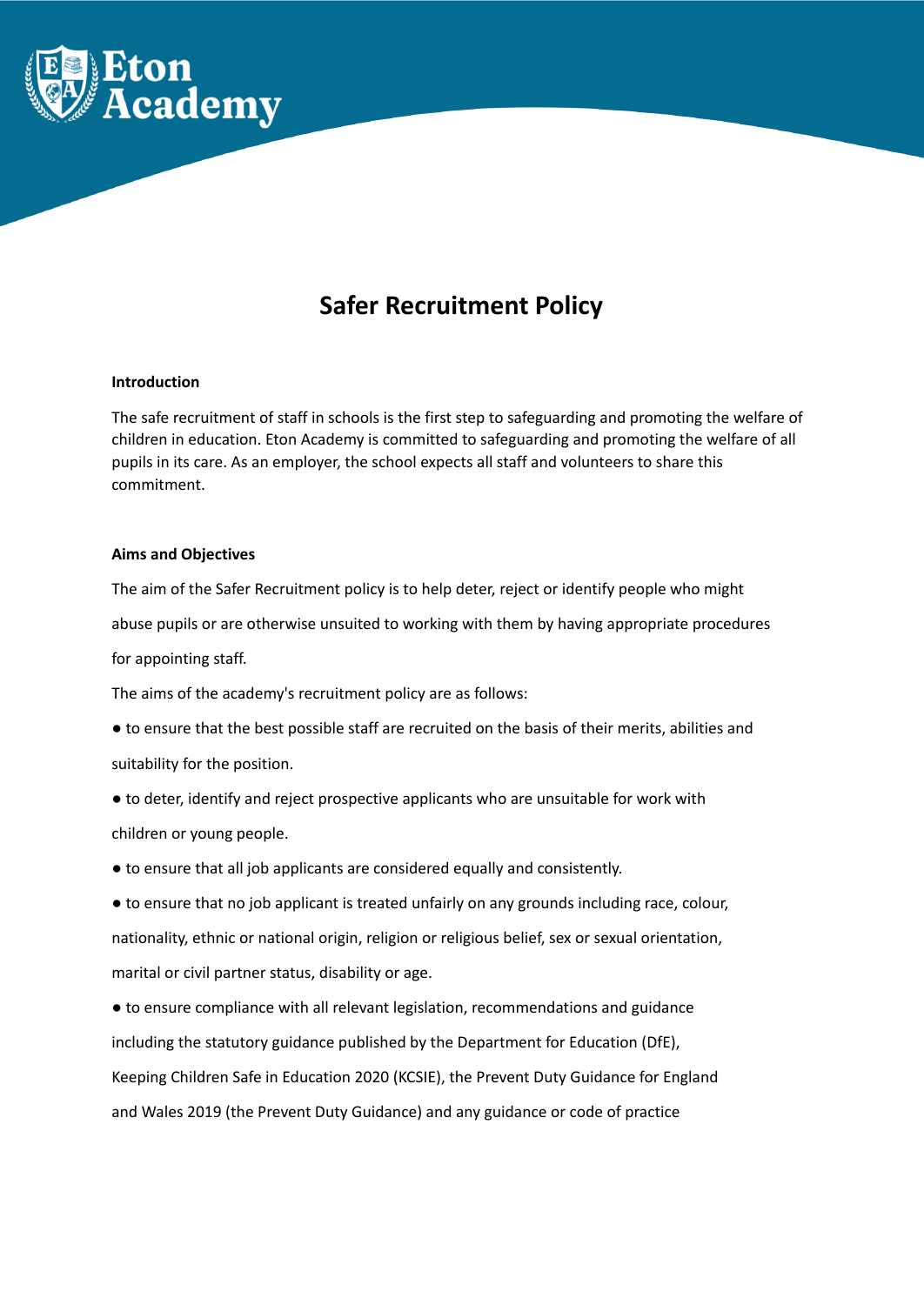

published by the Disclosure and Barring Service (DBS),

● and to ensure that the academy meets its commitment to safeguarding and promoting the welfare of children and young people by carrying out all necessary pre-employment checks, including cross checking on Linkedin and social media that nothing is inconsistent with the application received, and will not bring the academy into disrepute

# **1**

## **Scope of this policy**

Employees involved in the recruitment and selection of staff are responsible for familiarising themselves with and complying with the provisions of this policy.

The academy has a principle of open competition in its approach to recruitment and will seek to recruit the best applicant for the job. The recruitment and selection process should ensure the identification of the person best suited to the job at the academy based on the applicant's abilities, qualification, experience and merit as measured against the job description and person specification.

The recruitment and selection of staff will be conducted in a professional, timely and responsive manner and in compliance with current employment legislation, and relevant safeguarding legislation and statutory guidance (including KCSIE 2020 and Prevent Duty Guidance 2019). If a member of staff involved in the recruitment process has a close personal or familial relationship with an applicant they must declare it as soon as they are aware of the individual's application and avoid any involvement in the recruitment and selection decision-making process.

The academy aims to operate this procedure consistently and thoroughly while obtaining,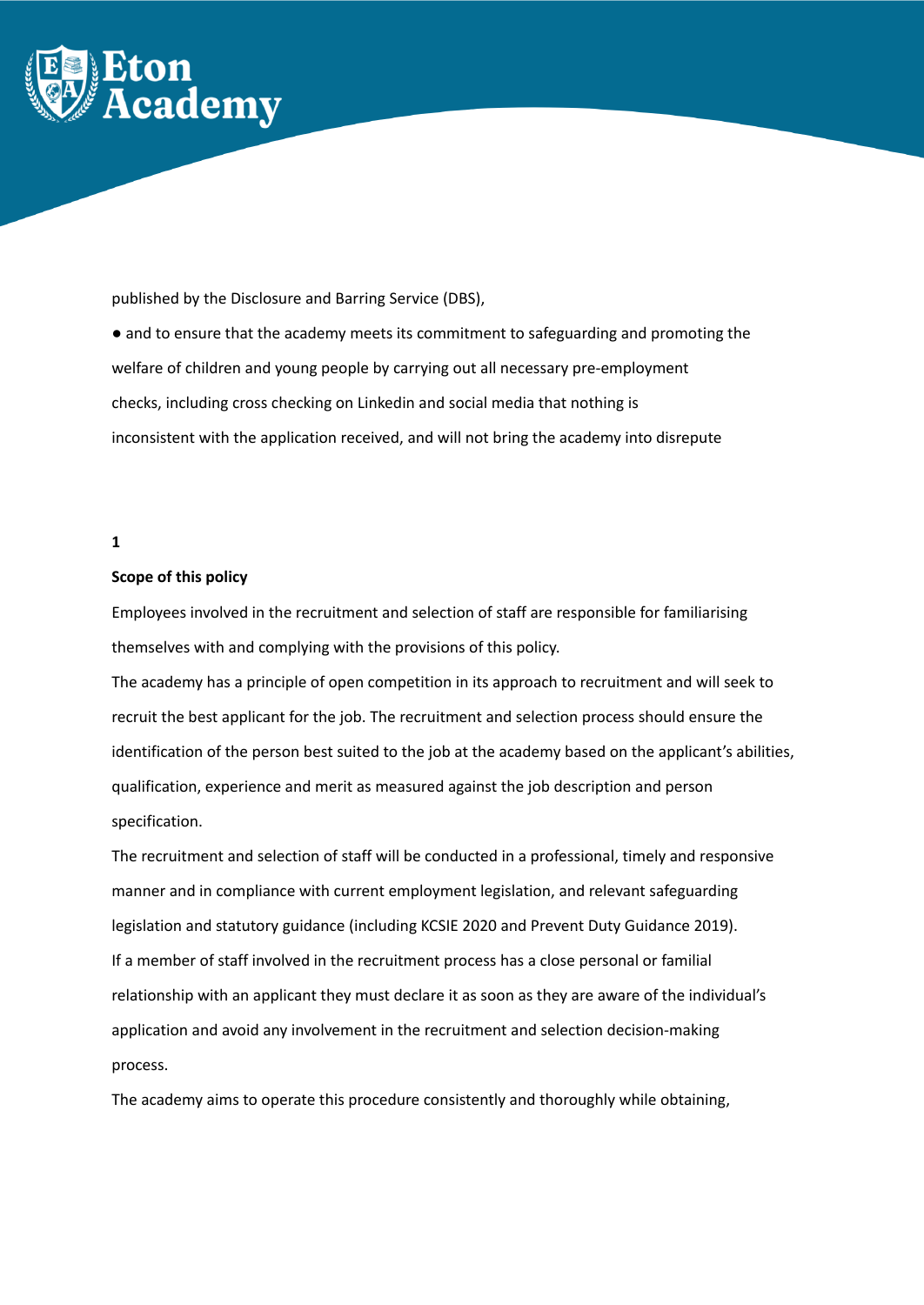

collating, analysing and evaluating information from and about applicants applying for job vacancies at Eton Academy.

## **Roles and Responsibilities**

It is the responsibility of the Principal and Chief Operating

Officer to:

- Ensure the academy has effective policies and procedures in place for recruitment of all staff and volunteers in accordance with DfE guidance and legal requirements.
- Monitor the academy's compliance with them.

It is the responsibility of the Principal, Head of Secondary, Head of Junior and Chief Operating Officer in recruitment to:

- Ensure that the academy operates safe recruitment procedures and makes sure all appropriate checks are carried out on all staff and volunteers who work at the school, prior to starting work within the school
- To monitor contractors' and agencies' compliance with this document.
- Promote welfare of children and young people at every stage of the procedure.

It is the responsibility of the Principal and Operations Manager to lead in all appointments of education staff. It is the responsibility of the Chief Operating Officer to be involved in the recruitment process for all appointments of office staff. The Chief Operating Officer may be involved in education staff appointments but the final decision will rest with the Principal, Head of Secondary and Head of Juniors to make the final decision for educational roles and department heads for office staff.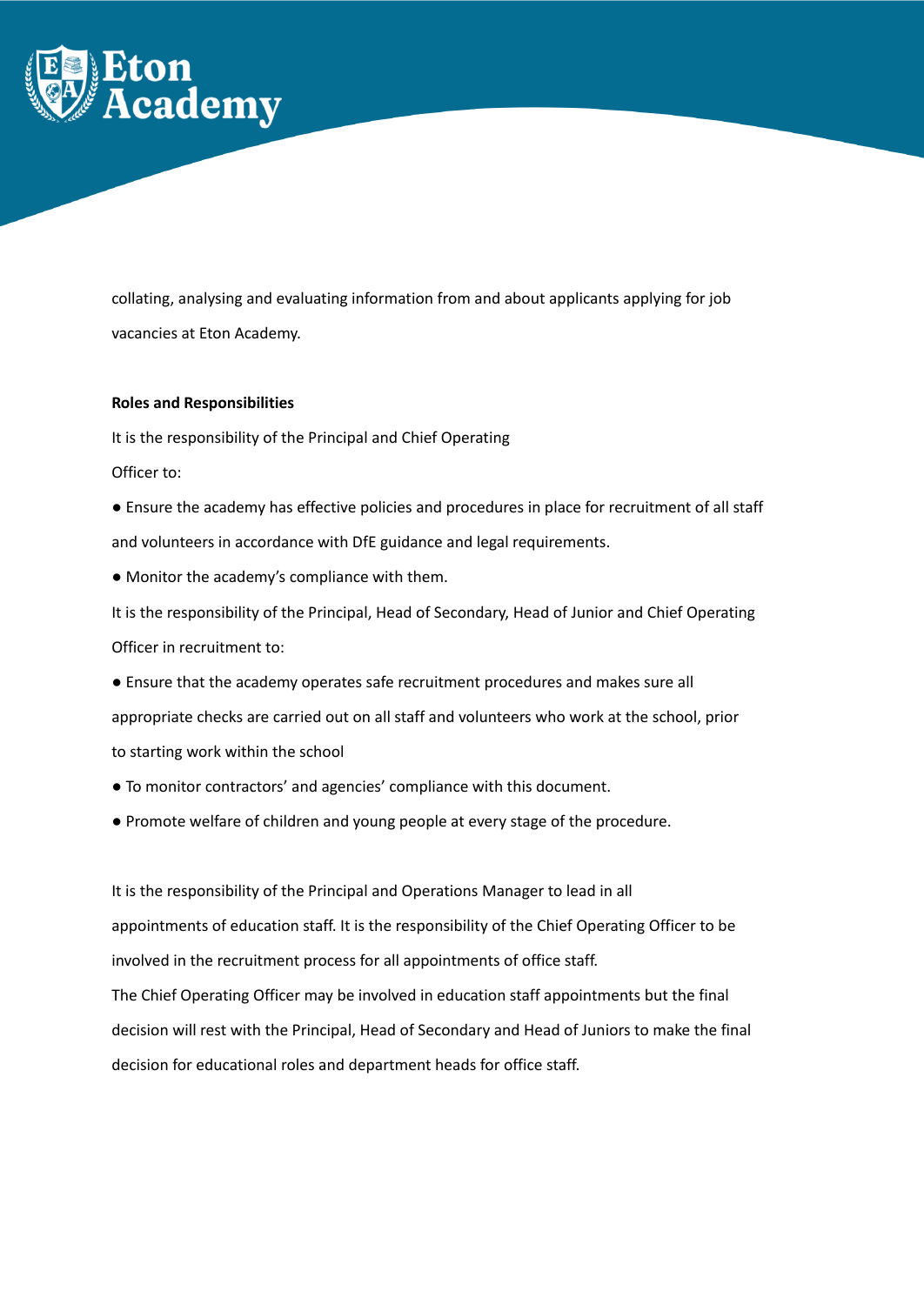

# **2**

# **Definition of Regulated Activity and Frequency**

Any position undertaken at, or on behalf of Eton Academy will amount to "regulated activity" if it is carried out:

- frequently, meaning once a week or more; or
- overnight, meaning between 2.00 am and 6.00 am or
- satisfies the "period condition", meaning four times or more in a 30-day period; and
- provides the opportunity for contact with children.

This definition will cover nearly all posts at the academy. Roles which are carried out on an unpaid / voluntary basis will only amount to regulated activity if, in addition to the above, they are carried out on an unsupervised basis.

The academy is not permitted to check the Children's Barred List unless an individual will be engaging in "regulated activity" (UK only).

The academy is required to carry out an enhanced DBS check or obtain police clearance from a last country of domicile, for all staff, supply staff and Members of the Board who will be engaging in regulated activity. However, the School can also carry out an enhanced DBS check on a person who would be carrying out academy related activity but for the fact that they do not carry out their duties frequently enough i.e. roles which would amount to regulated activity if carried out more frequently

## **RECRUITMENT AND SELECTION PROCEDURE**

## Advertising

The aim of advertising is to attract a wide range of high-quality candidates from diverse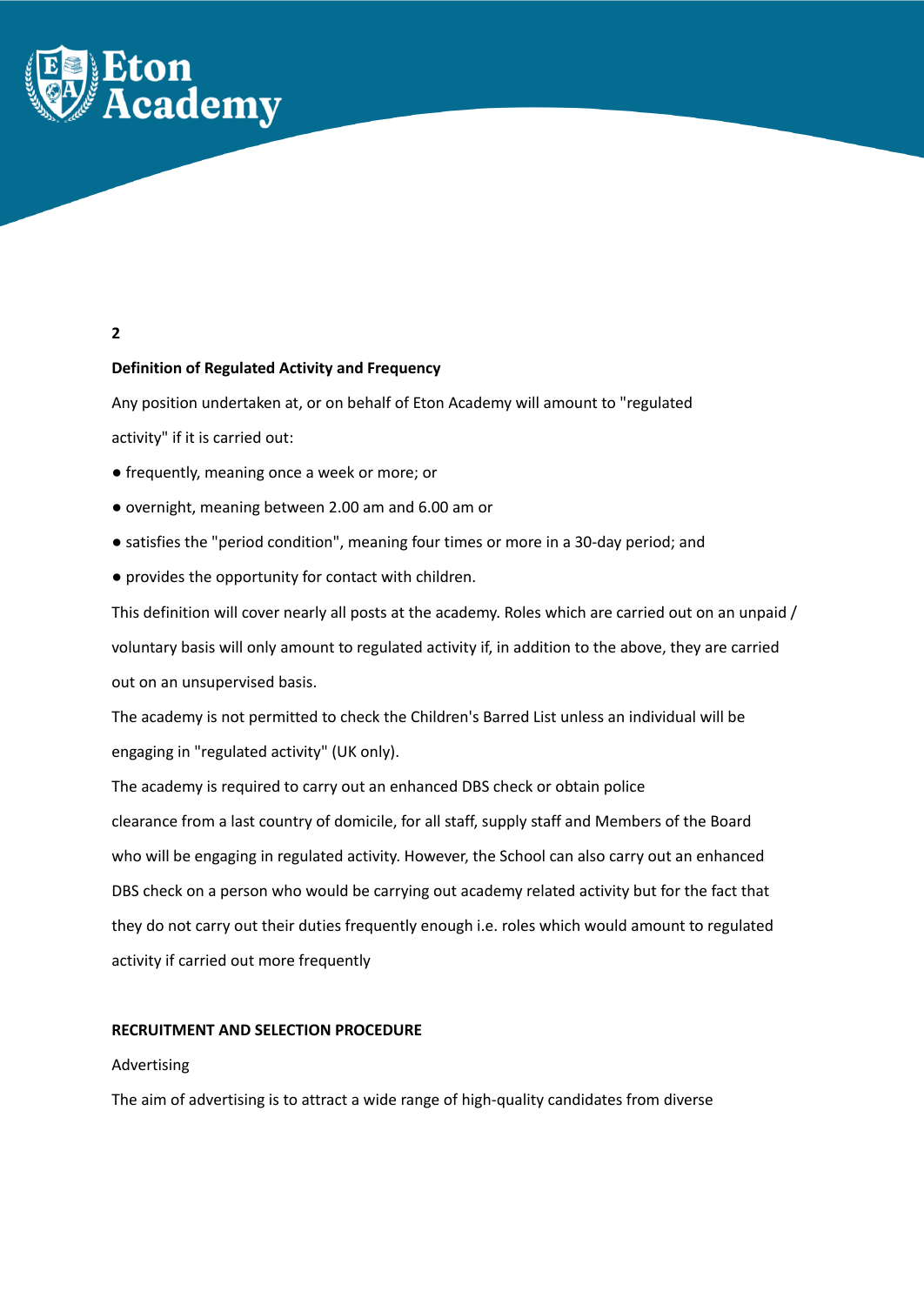

backgrounds. All advertisements for posts, whether in newspapers, journals or online should include a statement confirming that the academy is committed to safeguarding and the welfare of children and that all candidates who may come into contact with Eton Academy pupils or prospective pupils, either online or in person, will be required to undergo an enhanced DBS check.

The wording of job adverts will clearly highlight the school's commitment to safeguarding and will help deter, reject or identify people who might abuse pupils or are otherwise unsuited to working with them by stating the appropriate procedures for appointing staff.

All documentation relating to applicants will be treated confidentially in accordance with the Data Protection Act (DPA) or Data Privacy Regulations.

It is unlawful for the academy to employ anyone who is barred from working with children. It is a criminal offence for any person who is barred from working with children to apply for a position at the academy. All applicants will be made aware that providing false information is an offence and could result in the application being rejected or summary dismissal if the applicant has been selected, and referral to the police and/or the DBS.

## **3 Job Descriptions and Person Specifications**

A job description is a key document in the recruitment process, and must be finalised prior to taking any other steps in the recruitment process. It will clearly and accurately set out the duties and responsibilities of the job role.

The person specification is of equal importance and informs the selection decision. It details the skills, experience, abilities and expertise that are required to do the job. The person specification will include a specific reference to suitability to work with children.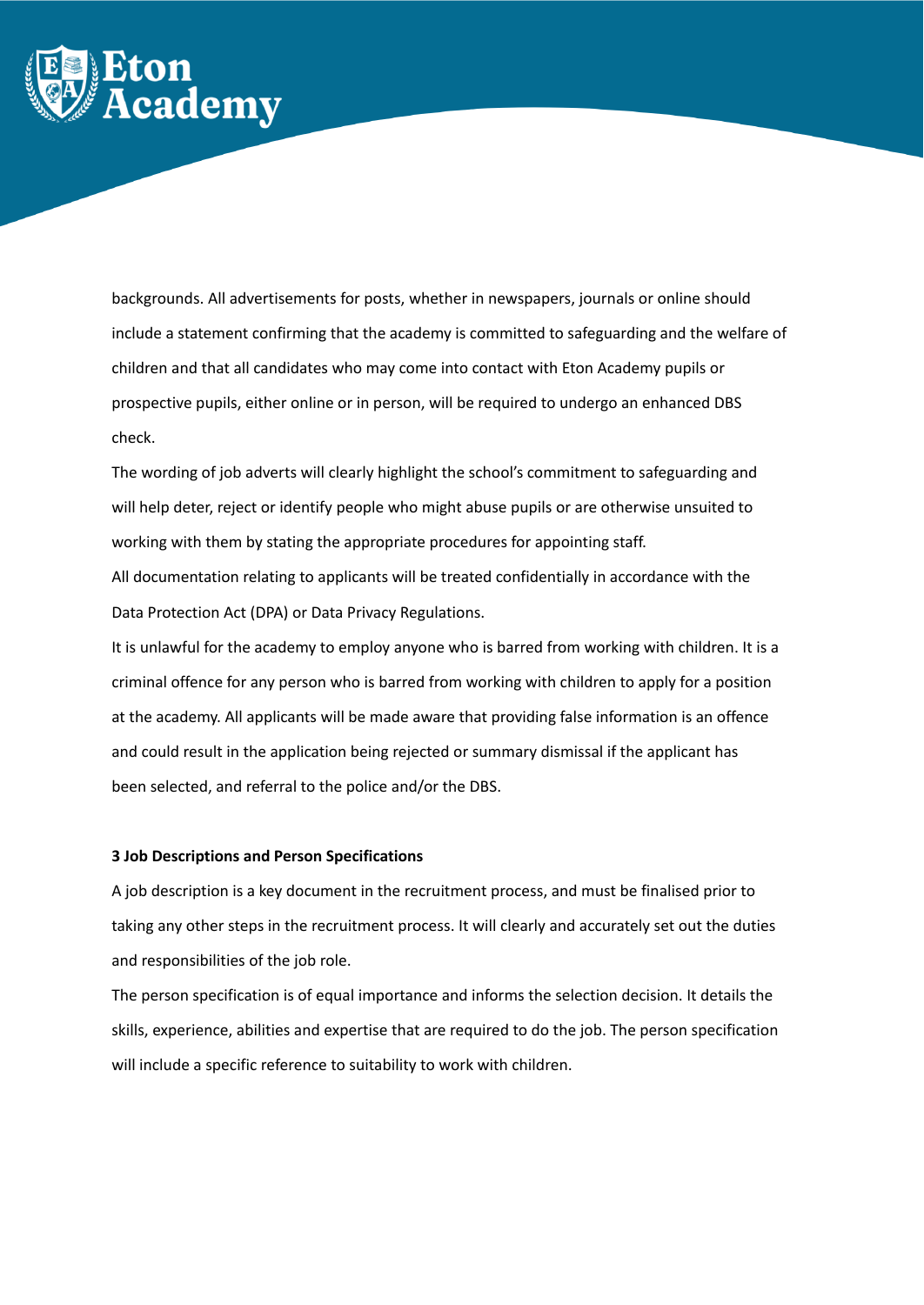

#### **References**

References for short listed applicants will be requested immediately after short listing. The only exception is where an applicant has indicated on their application form that they do not wish their current employer to be contacted at that stage. In such cases, this reference will be taken up immediately after the interview. All Education hires require a Eton Academy Application form to ensure

the prior employer indicates there is no reason for the candidate to not work with children. All offers of employment will be subject to the receipt of a minimum of two previous employment references which are considered satisfactory by the academy. One of the references must normally be from the applicant's current or most recent employer. If the current / most recent employment does / did not involve work with children, then the second reference should be from the employer with whom the applicant most recently worked with children. Neither referee should be a relative or someone known to the applicant solely as a friend. (Applicable for Education only).

For Eton Academy roles who do not face directly into education/children, (ie back office roles), references

from the two most recent employers must be provided.

The academy may, at its discretion, require further references, as appropriate, in order to satisfy itself that the preferred candidate is both suitable and appointable. All referees will be asked whether they believe the applicant is suitable for the job for which they have applied and whether they have any reason to believe that the applicant is unsuitable to work with children. All referees will normally be sent a copy of the job description and person specification for the role for which the applicant has applied. If the referee is a current or previous employer, he/she will also be asked to confirm the following: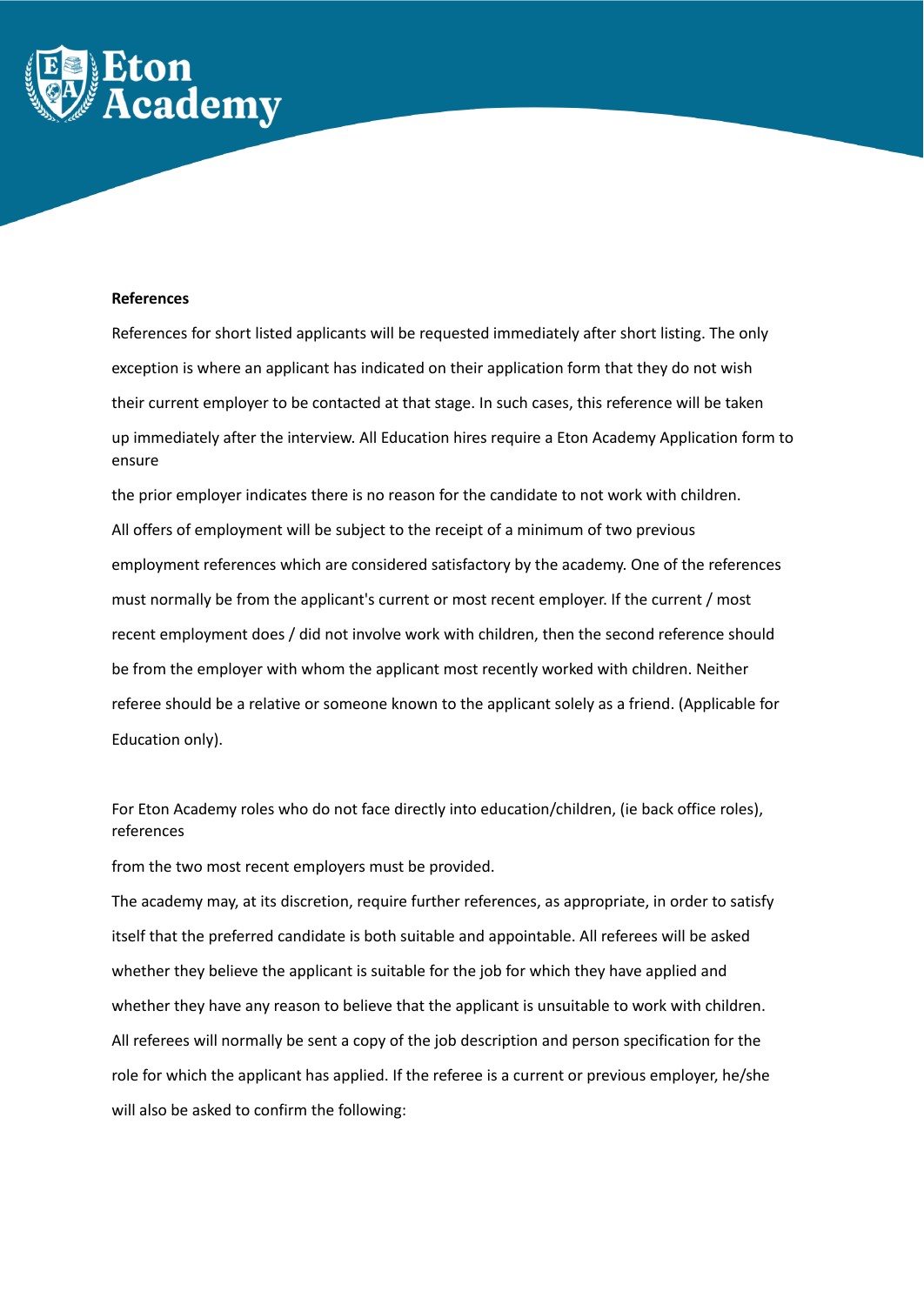

● the applicant's dates of employment, salary, job title / duties, reason for leaving, performance, and disciplinary record;

● whether the applicant has ever been the subject of disciplinary procedures involving issues related to the safety and welfare of children (including any in which the disciplinary sanction has expired), except where the issues were deemed to have resulted from allegations which were found to be false, unsubstantiated, unfounded or malicious; and

● whether any allegations or concerns have been raised about the applicant that relate to the safety and welfare of children or young people or behaviour towards children or young people, except where the allegation or concerns were found to be false, unsubstantiated, unfounded or malicious.

The academy will only accept references obtained directly from the referee and from a company email address. It will not rely on references or testimonials provided by the applicant or on open references or testimonials.

## 4

The academy will compare all references with information given on the application form. Any discrepancies or inconsistencies in the information will be taken up with the applicant and the relevant referee before any appointment is confirmed. The academy will contact referees upon receipt of references to confirm that they have indeed supplied the reference.

#### **Interviews**

Eton Academy will conduct face-to-face or Zoom interviews, and a minimum of two interviewers will see

the applicants for the vacant position. The interview process will explore the applicant's ability to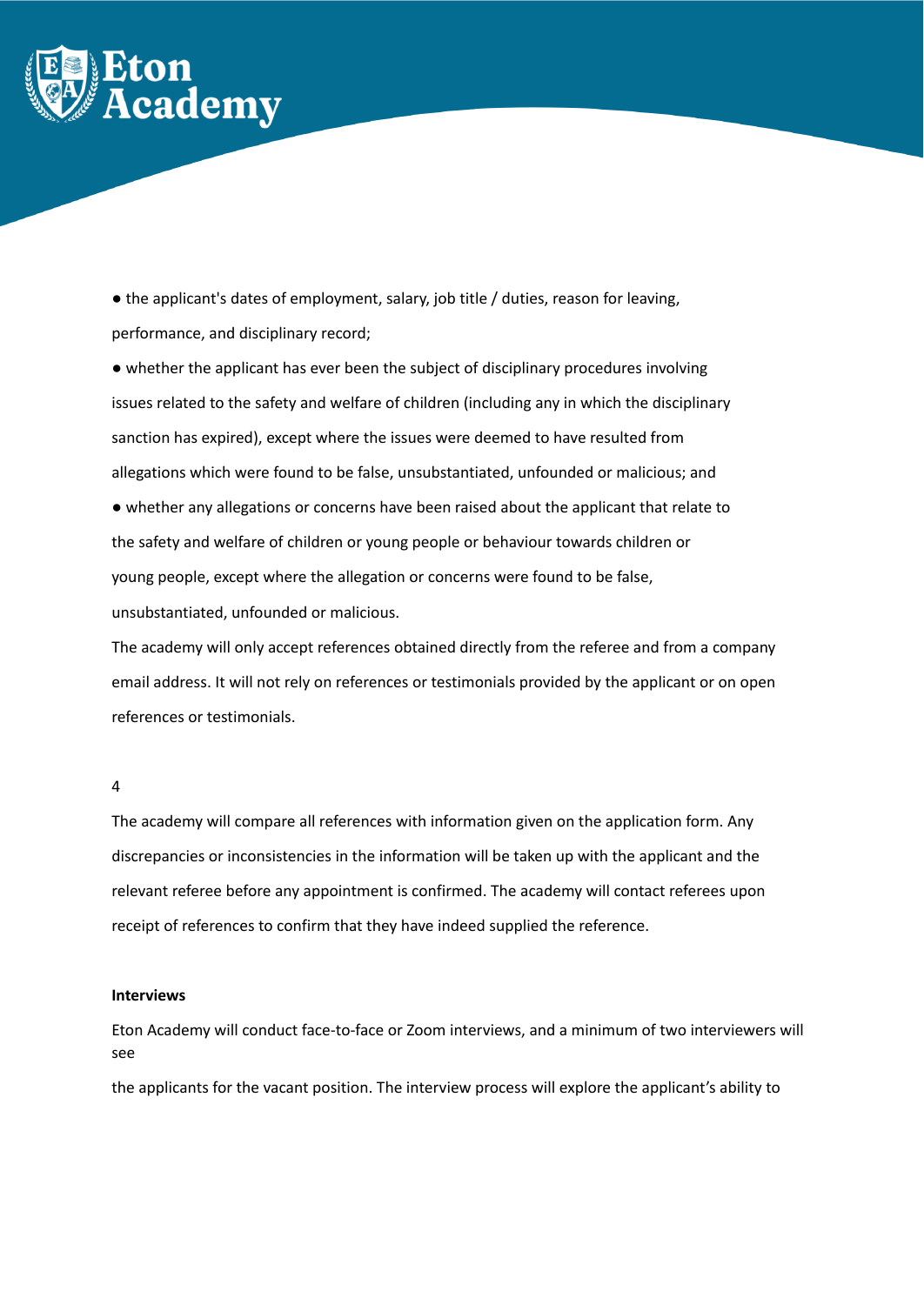

carry out the job description and meet the person specification. It will enable the panel to explore any anomalies or gaps that have been identified in order to satisfy themselves that the chosen applicant can meet the safeguarding criteria (in line with Safer Recruitment Training). Any information in regard to past disciplinary action or allegations, cautions or convictions will be discussed and considered in the circumstance of the individual case during the interview process, if it has been disclosed.

At least one member of any interviewing panel will have undertaken safer recruitment training or refresher training as applicable.

Unsuccessful applicant documents will be destroyed.

## **Conditional Offer of Employment**

In accordance with the recommendations set out in KCSIE and the requirements of the Education (Independent School Standards) Regulations 2019 the academy carries out a number of pre-employment checks in respect of all prospective employees.

If it is decided to make an offer of employment following the formal interview, any such offer will be conditional on the following:

- the agreement of a mutually acceptable start date and the signing of a contract incorporating the academy's standard terms and conditions of employment.
- verification of the applicant's identity (where that has not previously been verified);
- the receipt of two employment references (one of which normally must be from the applicant's most recent employer) which the academy considers to be satisfactory.
- for positions which involve "teaching work":
- 1. the academy being satisfied that the applicant is not, and has never been, the subject of a sanction, restriction or prohibition issued by the National College for Teaching and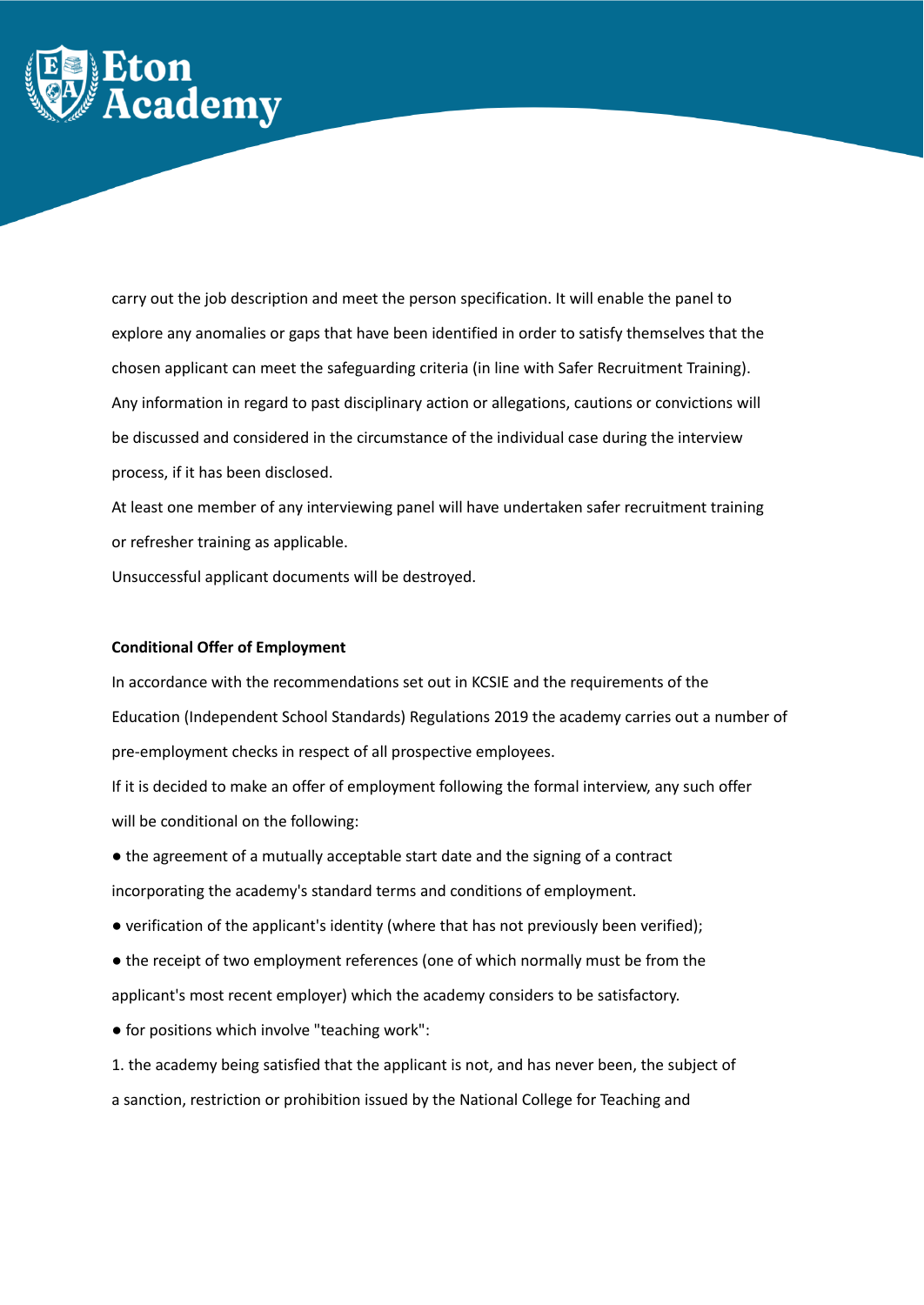

Leadership (England & Wales), or any predecessor or successor body, or by a regulator of the teaching profession in any country outside the UK. other which prevents the applicant working at the academy or which, in the academy's opinion, renders the applicant unsuitable to work at the academy. EEA teachers must provide a Letter of Professional Standing; and

2. the academy being satisfied that the applicant is not, and has never been, the subject of any proceedings before a professional conduct panel or equivalent body in the UK or any other country for any reason which prevents the applicant working at the academy or which, in the academy's opinion, renders the applicant unsuitable to work at the School

## 5

● where the position amounts to "regulated activity the receipt of an enhanced disclosure from the DBS, or police clearance from country of residence,

which the academy considers to be satisfactory.

● where the position amounts to "regulated activity" confirmation that the applicant is not named on the Children's Barred List.

● confirmation that the applicant is not subject to a direction under section 142 of the Education Act 2002 which prohibits, disqualifies or restricts them from providing education at a school, taking part in the management of an independent school or working in a position which involves regular contact with children.

● confirmation that the applicant is not subject to a direction under section 128 of the Education and Skills Act 2008 which prohibits, disqualifies or restricts them from being involved in the management of an independent school (where applicable);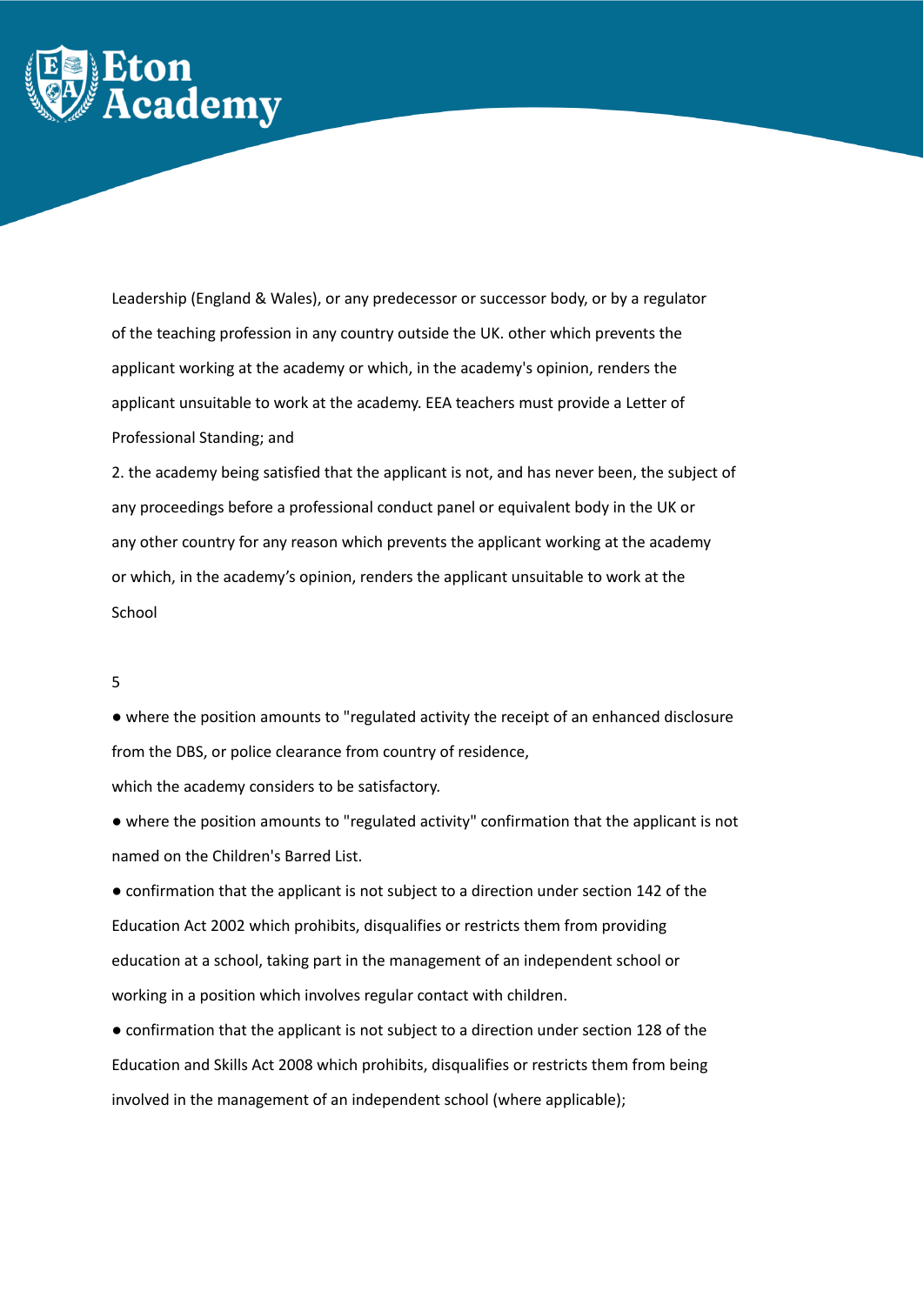

● verification of the applicant's medical fitness for the role;

● any further checks which are necessary as a result of the applicant having lived or worked outside of UK; and

● verification of professional qualifications which the academy deems a requirement for the post, or which the applicant otherwise cites in support of their application (where they have not been previously verified).

\*The academy is not permitted to check the Children's Barred List unless an individual will be engaging in "regulated activity". The academy is required to carry out an enhanced DBS check for all staff, supply staff and Members of the Board, who will be engaging in regulated activity. However, the academy can also carry out an enhanced DBS check on a person who would be carrying out regulated activity but for the fact that they do not carry out their duties frequently enough i.e. roles which would amount to regulated activity if carried out more frequently. Whether a position amounts to "regulated activity" must therefore be considered by the academy in order to decide which checks are appropriate. It is however likely that in nearly all cases the School will be able to carry out an enhanced DBS check and a Children's Barred List check. A personal file checklist will be used to track and audit paperwork obtained in accordance with Safer Recruitment Training. The checklist will be retained on personal files. All employee documentation will be held securely on the academy data management system (iSAMS).

# The Rehabilitation of Offenders Act 1974

The Rehabilitation of Offenders Act 1974 does not apply to positions which involve working with, or having access to pupils. Therefore, any convictions and cautions that would normally be considered 'SPENT' must be declared when applying for any position at Eton Academy.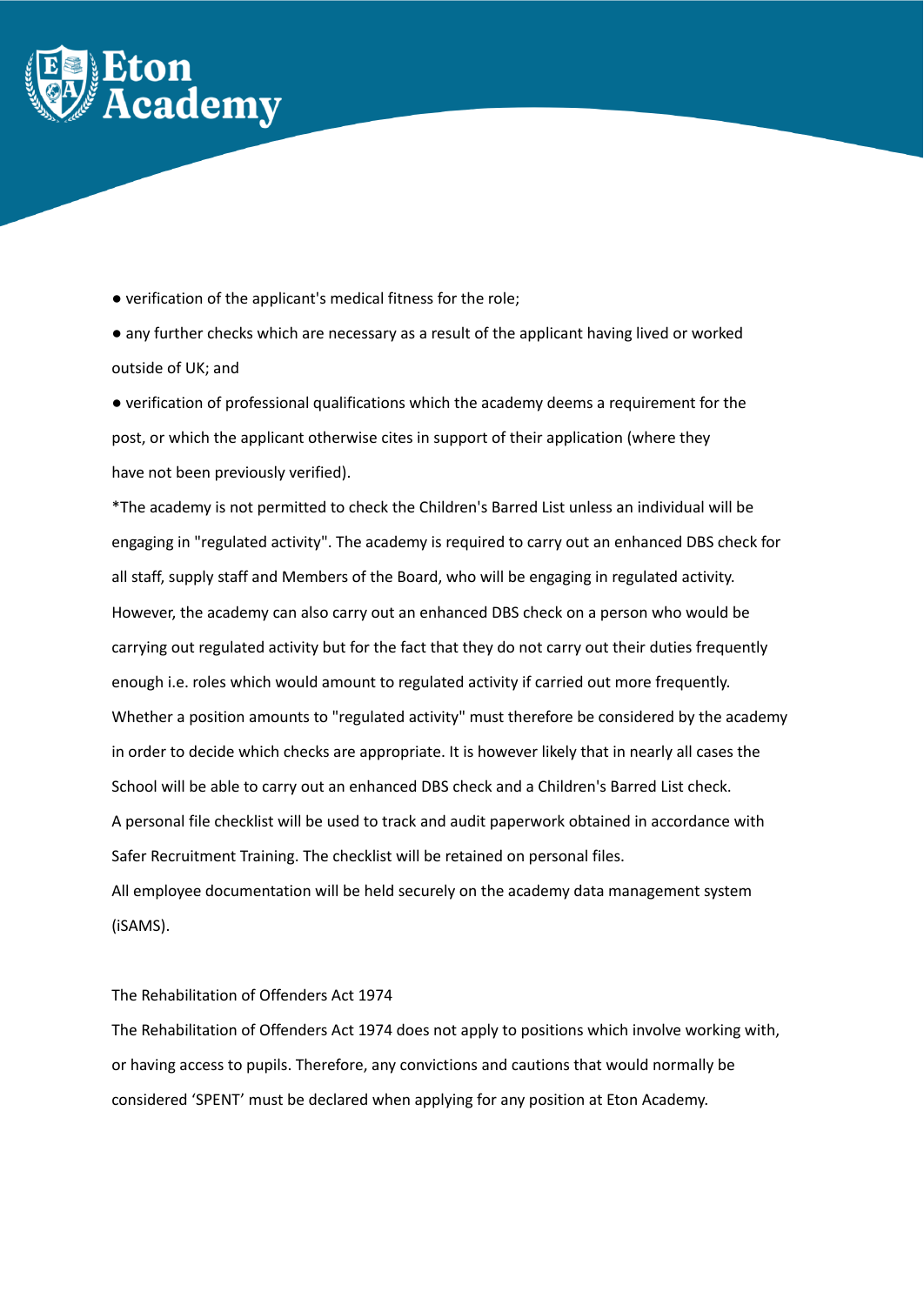

DBS (Disclosure and Barring Service) Check (or equivalent)

The academy applies (personally or through an agency) for an enhanced disclosure from the DBS (or equivalent) and a check of the Children's Barred List (now known as an Enhanced Check for Regulated Activity) in respect of all positions at the academy which amount to "regulated activity" as defined in the Safeguarding Vulnerable Groups Act 2006 (as amended). The purpose of carrying out an Enhanced Check for Regulated Activity is to identify whether an applicant is

## 6

barred from working with children by inclusion on the Children's Barred List and to obtain other relevant suitability information.

It is the academy's policy that the Enhanced DBS disclosure (or equivalent) must be obtained before the commencement of employment of any new employee. If a candidate has obtained an Enhanced DBS check (or equivalent) within the last 3 years, this will be accepted by the academy. Where the certificate is more than 3 years old, or the candidate does not have a DBS (or equivalent) a new check will be required before taking up post.

Non-teaching staff in the UK will be required to obtain a PVG or equivalent.

It is the academy's policy to re-check employee's DBS Certificates every three years and in addition any employee that takes leave for more than three months (ie: maternity leave, career break etc) must be re-checked before they return back to work.

Members of staff at Eton Academy are aware of their obligation to inform the principal, Chief Operating Officer, of any cautions or convictions that arise between these checks taking place.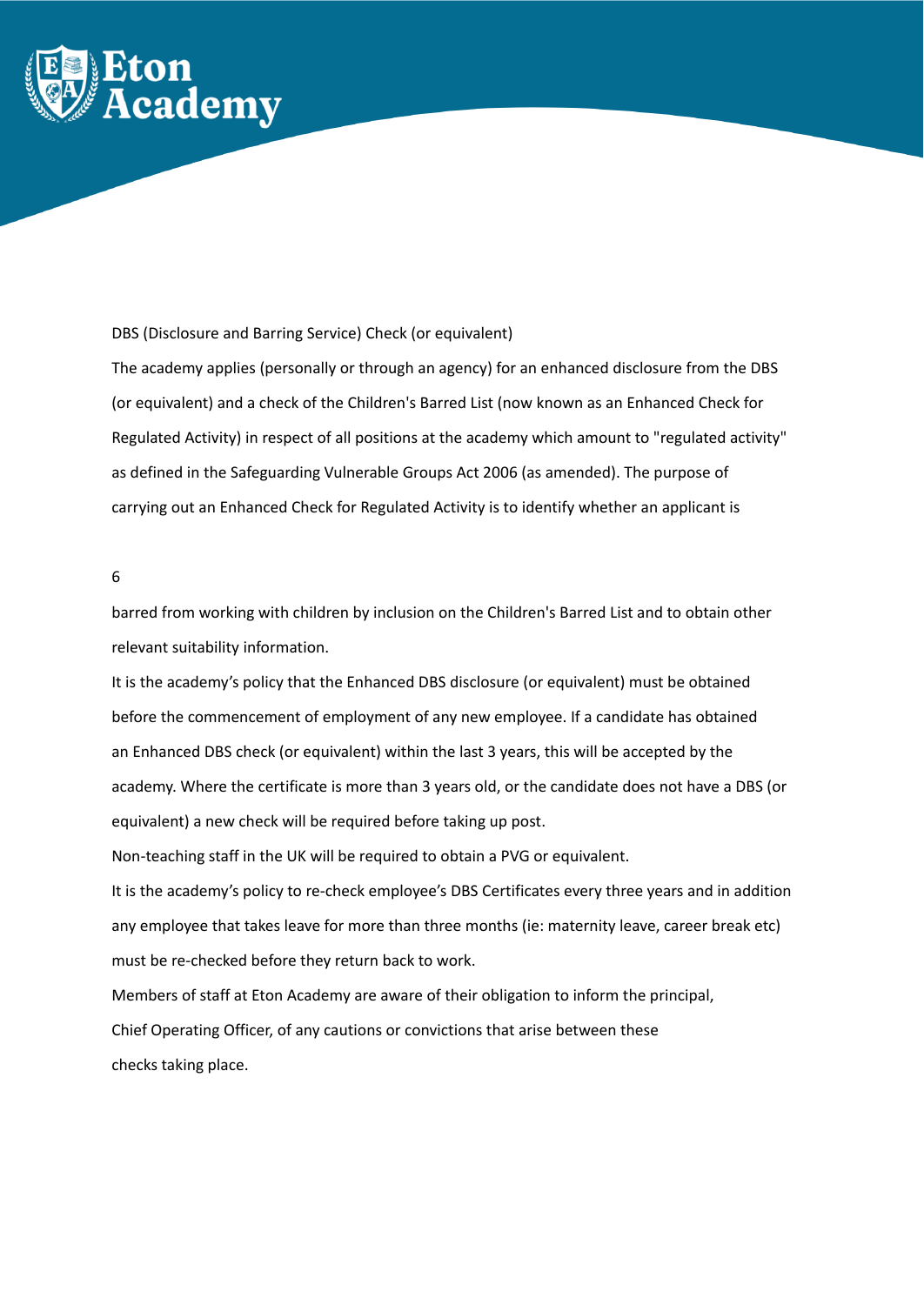

## Disclosure Update Service (UK only)

The disclosure update service allows individuals to register their details online with the DBS (as part of their enhanced disclosure application) and pay an annual fee to keep their DBS certificate details updated. This means that any future employers can quickly check the certificate online which will avoid many unnecessary repeat applications. Further information on the service is available from the Eon Academy leadership team or online at https://www.gov.uk/dbs-update-service.

To use this service an employee must subscribe within 30 days of their enhanced DBS certificate being issued. Any gaps in employment/engagement longer than three months will normally require a new enhanced disclosure check to be undertaken. The Academy has therefore made signing up to the update service a requirement for all casual workers who return to the academy on a regular basis but may have 3+ months gaps before they return. The academy will fund an enhanced DBS check or equivalent once and will then reimburse the worker for the cost of signing up to the update service each year. If a returning worker has failed to keep their enrolment with the update service current, the academy may refuse to fund the cost of a further DBS check.

# Dealing with Convictions

The academy operates a formal procedure if a DBS Certificate is returned with details of convictions. Consideration will be given to the Rehabilitation of Offenders Act 1974 and also:

- the nature, seriousness and relevance of the offence;
- how long ago the offence occurred;
- one-off or history of offences;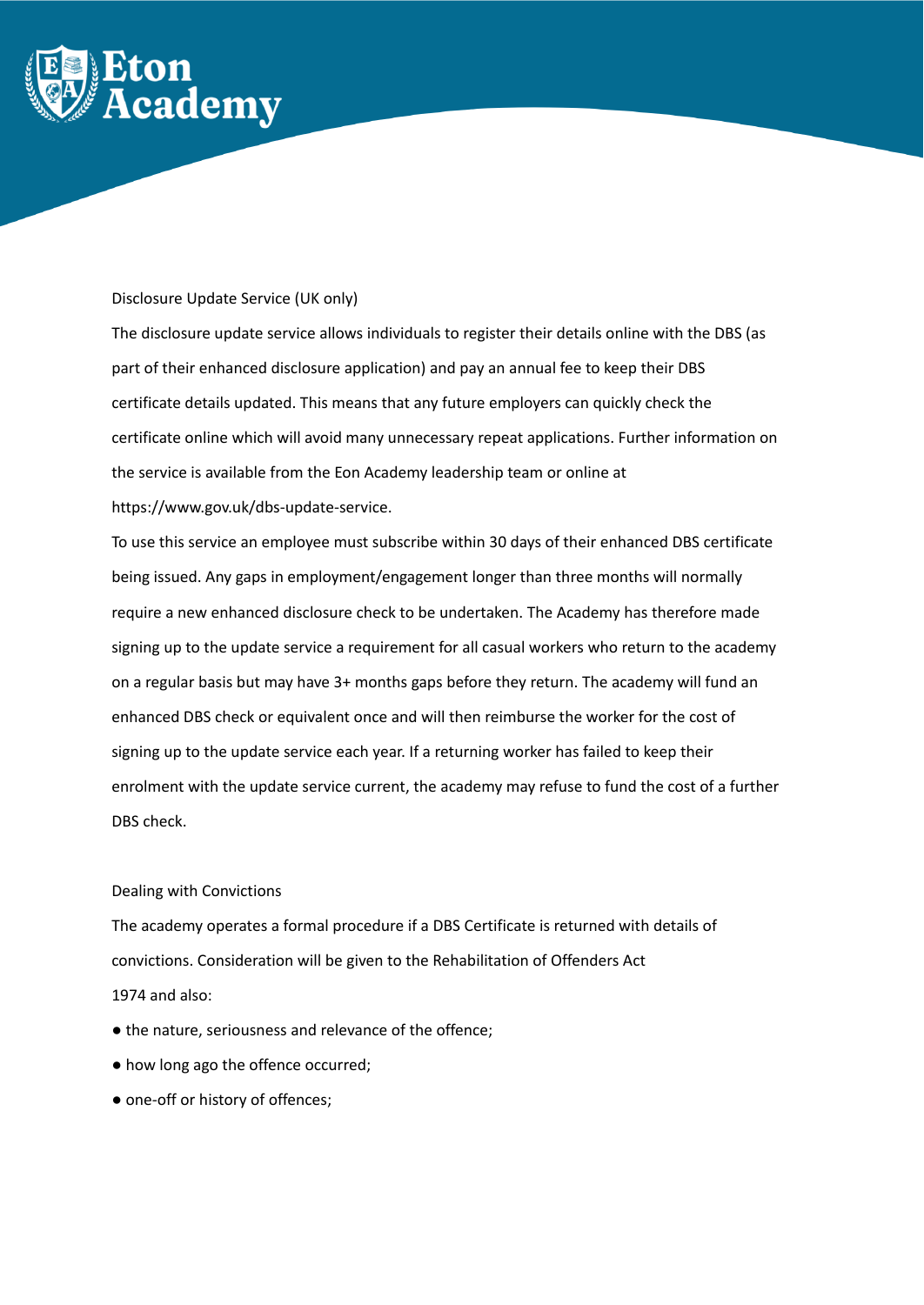

- changes in circumstances,
- decriminalisation and remorse

# 7

A formal meeting will take place face-to-face to establish the facts with the Chief Operating Officer and Principal. A decision will be made following this meeting. In the event that relevant information (whether in relation to previous convictions or otherwise) is volunteered by an applicant during the recruitment process or obtained through a disclosure check, the Chief Operating Officer and Principal will evaluate all of the risk factors above before a position is offered or confirmed.

If an applicant wishes to dispute any information contained in a disclosure, they may do so by contacting the DBS. In cases where the applicant would otherwise be offered a position were it not for the disputed information, the academy may, where practicable and at its discretion, defer a final decision about the appointment until the applicant has had a reasonable opportunity to challenge the disclosure information.

Proof of identity, Right to Work & Verification of Qualifications and/or Professional Status All applicants invited to attend an interview at the academy will be required to provide their identification documentation such as passport, birth certificate, driving licence etc. as proof of identity/eligibility to work. The academy does not discriminate on the grounds of age. Where an applicant claims to have changed their name by deed poll or any other means (e.g. marriage, adoption, statutory declaration) they will be required to provide documentary evidence of the change.

In addition, applicants must be able to demonstrate that they have actually obtained any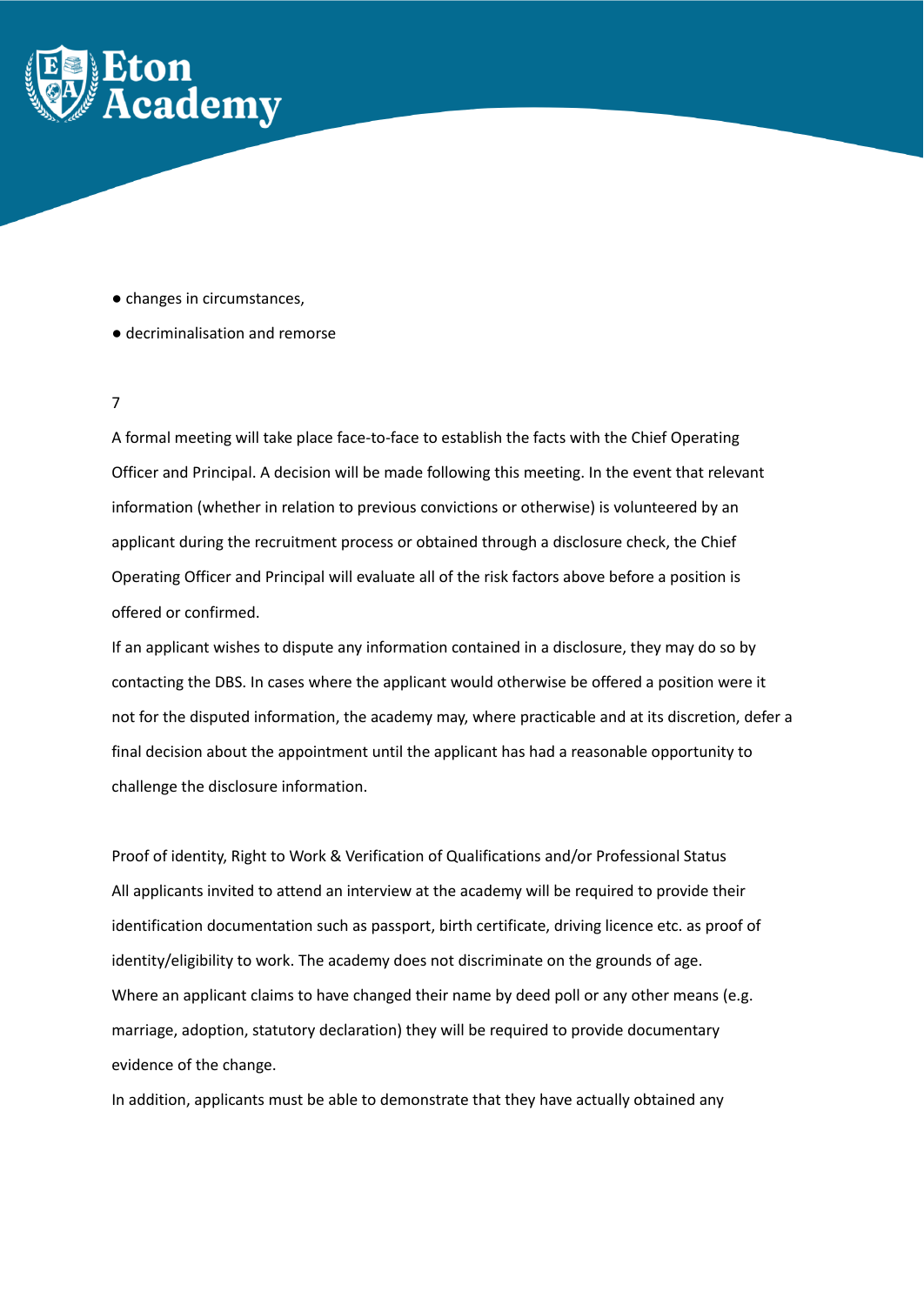

academic or vocational qualification legally required for the position and claimed in their application form. The academy retains the right to establish the authenticity of these documents, where required.

#### **Overseas Checks**

If the academy does not consider the DBS certificate (or equivalent) alone as sufficient (because it would not cover offences committed abroad), the academy will require whatever evidence of checking is available from the person's country of origin (or any other countries in which they lived) before the appointment is confirmed.

An overseas check will be required where the applicant has lived and/or worked abroad for three months or more in the last five years (in accordance with ISI requirements). The Home Office has published updated guides on what checks are available from different countries. A UK national returning after working in a foreign country is required to obtain a certificate of good conduct or equivalent from the country/countries in question. The academy will request extra references from countries that do not provide criminal record checks or should the overseas criminal record check be delayed. If an employee needs to start prior to receipt of the overseas police check, the School will confirm a start date provided that a risk assessment and all other pre-employment checks, including DBS and reference checks, are in place.

## **8**

## **Record Retention / Data Protection**

The academy is legally required to undertake the above pre-employment checks. Therefore, if an applicant is successful in their application, the academy will retain on their personnel file any relevant information provided as part of the application process. This will include copies of documents used to verify identity, right to work and qualifications. Medical information may be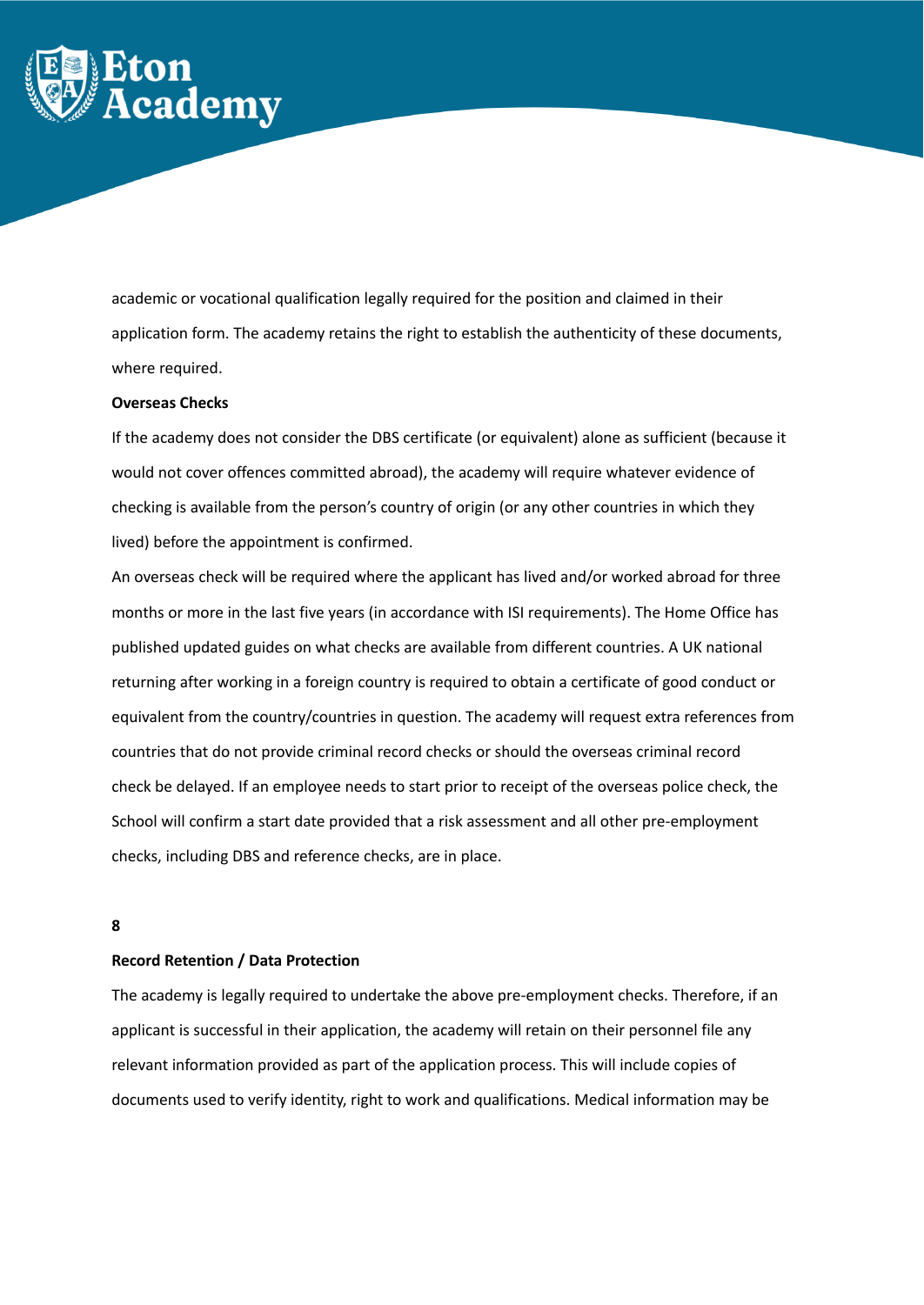

used to help the academy to discharge its obligations as an employer e.g. so that the School may consider reasonable adjustments if an employee suffers from a disability or to assist with any other workplace issue.

This documentation will be retained by the academy for the duration of the successful applicant's employment with the academy. All information retained on employees is held securely and electronically.

The same policy applies to any suitability information obtained about volunteers involved with academy activities.

## **Induction Programme**

All new employees will be given an induction programme which will clearly identify the academy policies and procedures, including the Safeguarding and Child Protection Policy, the Code of Conduct in the Staff Handbook, and make clear the expectations which will govern how staff carry out their roles and responsibilities.

## **Ongoing Employment**

Eton Academy recognises that safer recruitment and selection is not just about the start of employment but should be part of a larger policy framework for all staff. The school will therefore, provide ongoing training and support for all staff, as identified through the appraisal procedure.

## **Leaving Employment at Eton Academy**

Despite the best efforts to recruit safely there will be occasions when allegations of serious misconduct or abuse against children and young people are raised. This policy is primarily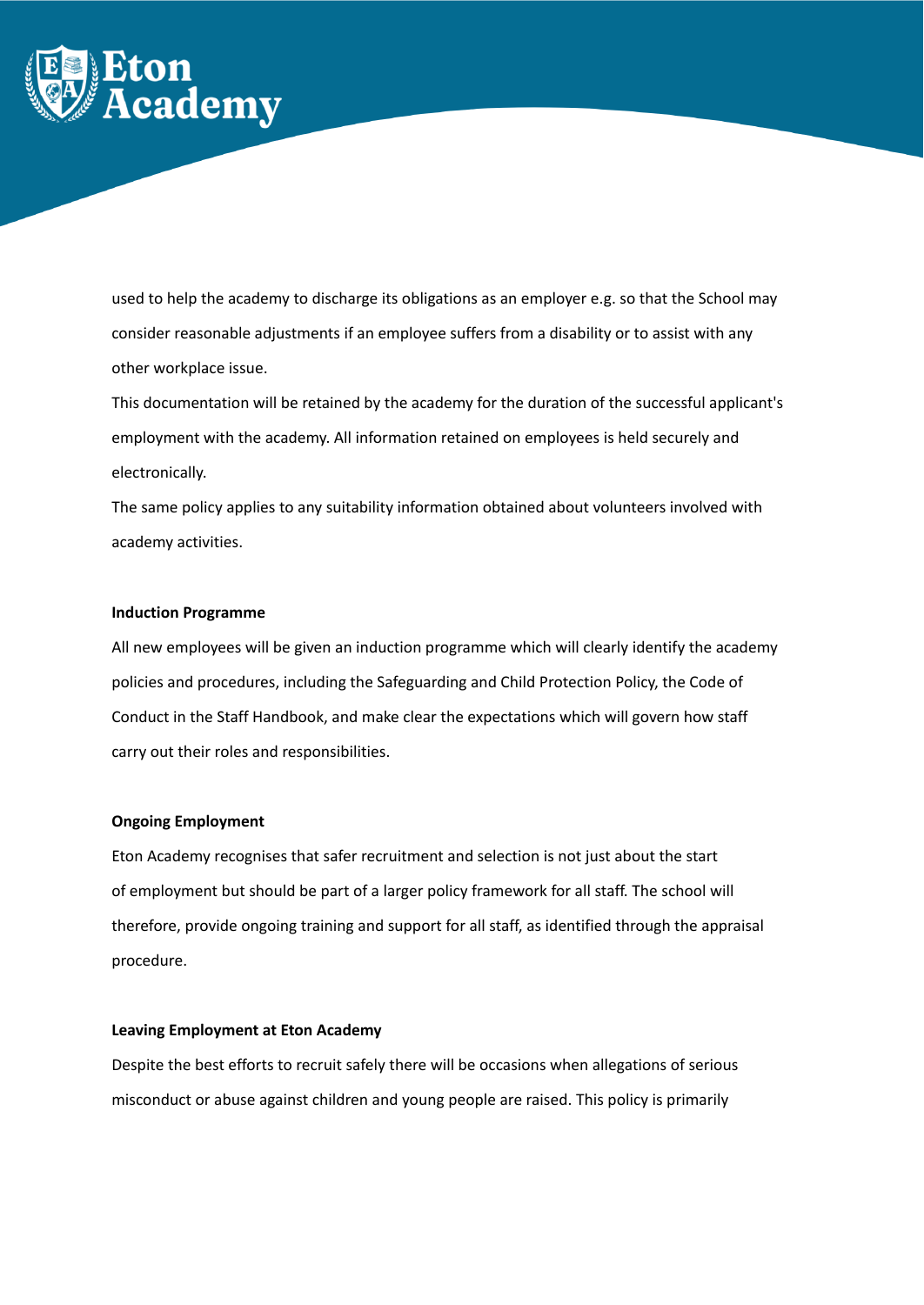

concerned with the promotion of safer recruitment and details the pre-employment checks that will be undertaken prior to employment being confirmed. Whilst these are pre-employment checks the academy also has a legal duty to make a referral to the DBS in circumstances where an individual:

● has applied for a position at the academy despite being barred from working with children; or

● has been removed by the academy from working in regulated activity (whether paid or unpaid), or has resigned prior to being removed, because they have harmed, or pose a risk of harm to, a child.

## **9**

## **Contractors and Agency Staff**

Contractors engaged by the academy must complete the same checks for their employees that the academy is required to complete for its staff. The academy requires confirmation that these checks have been completed before employees of the Contractor can commence work at the academy.

Agencies who supply staff to the academy must also complete the pre-employment checks which the academy would otherwise complete for its staff. Again, the academy requires confirmation that these checks have been completed before an individual can commence work at the academy.

## **Visiting Speakers (and Prevent Duty**)

The Prevent Duty Guidance requires the academy to have clear protocols for ensuring that all back office staff and any visiting speakers, whether invited by staff or by pupils, are suitable and appropriately supervised.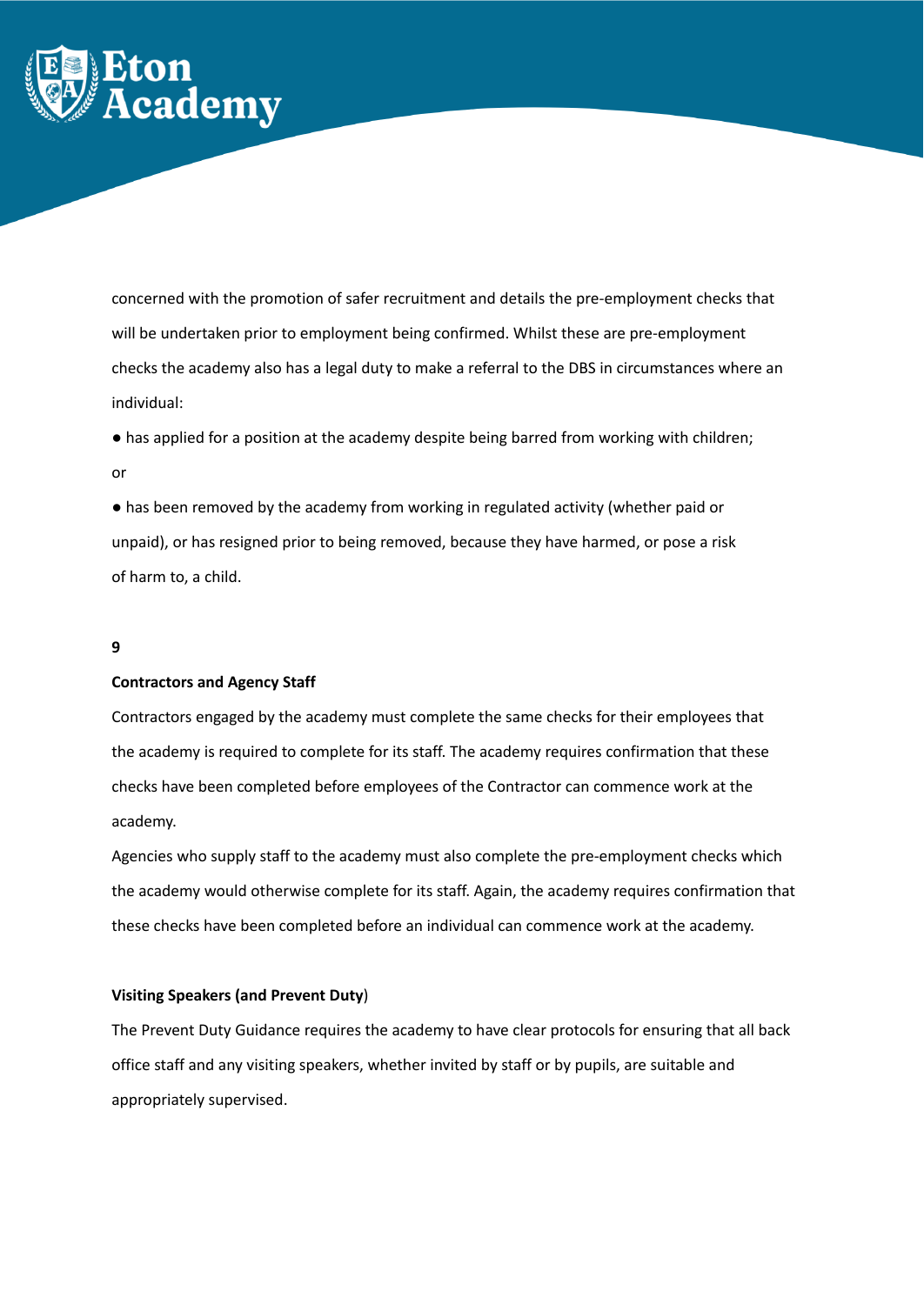

The academy is not permitted to obtain a DBS disclosure or Children's Barred List information on any visiting speaker who does not engage in regulated activity at the academy or perform any other regular duties for or on behalf of the academy.

The academy will keep a record of all visiting speakers detailing the dates and year groups they engaged with. All visiting speakers will be supervised by a permanent member of Eton Academy.

The academy will also obtain such formal or informal background information about a visiting speaker as is reasonable in the circumstances to decide whether to invite and/or permit a speaker to attend the academy. In doing so the academy will always have regard to the Prevent Duty Guidance and the definition of "extremism" set out in KCSIE which states: ""Extremism" is vocal or active opposition to fundamental British values, including democracy, the rule of law, individual liberty and mutual respect and tolerance of different faiths and beliefs. We also include in our definition of extremism calls for the death of members of our armed forces, whether in this country or overseas. Terrorist groups very often draw on extremist ideas developed by extremist organisations."

In fulfilling its Prevent Duty obligations the School does not discriminate on the grounds of race, colour, nationality, ethnic or national origin, religion or religious belief, sex or sexual orientation, marital or civil partner status, disability or age.

#### **Volunteers**

The academyl will request a UK Police Check on all volunteers undertaking regulated activity, without a police checked member of staff present, with pupils at or on behalf of the academy(the definition of regulated activity set out above will be applied to all volunteers). Under no circumstances will the academy permit an unchecked volunteer to have unsupervised